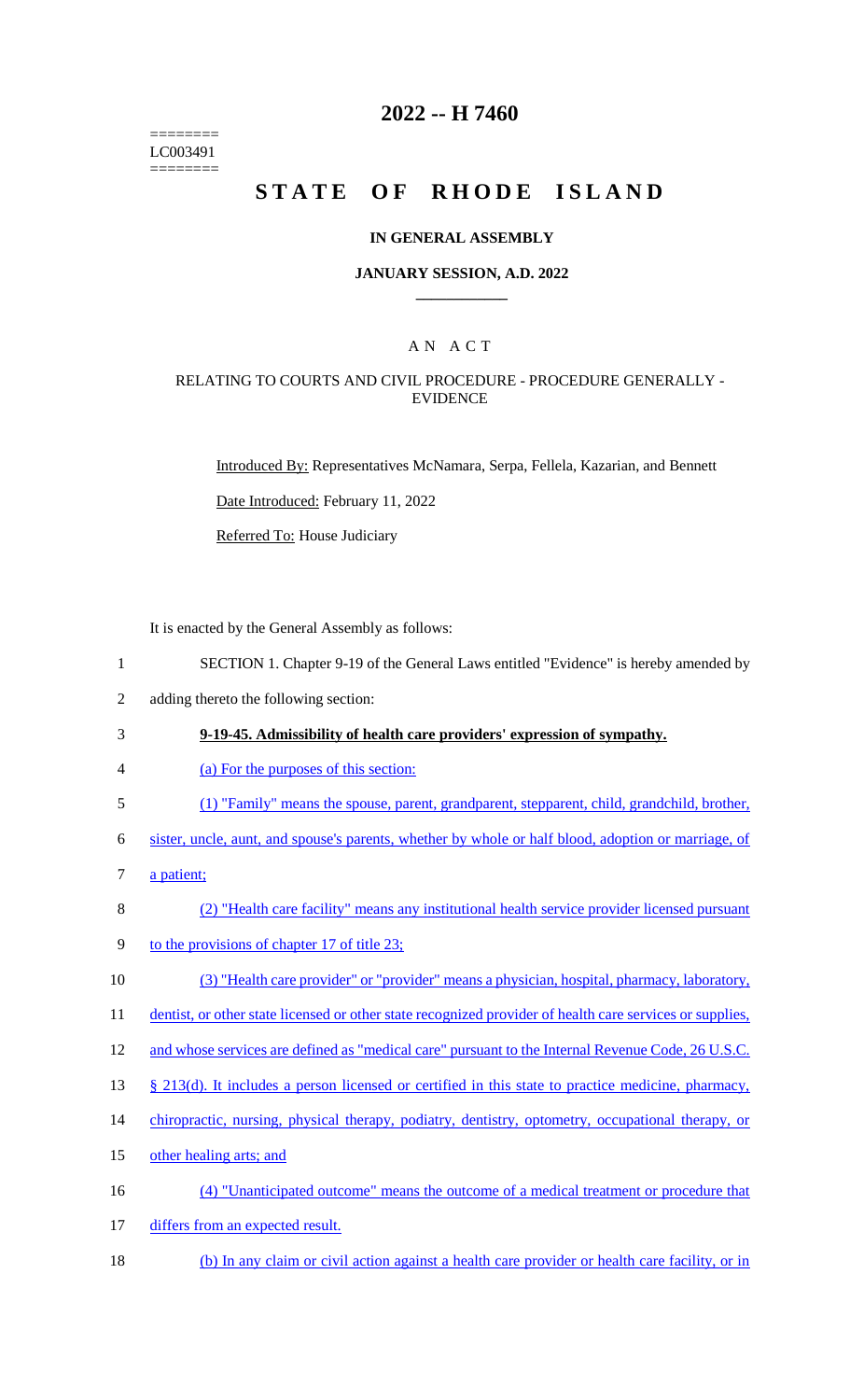- 1 any arbitration proceeding or other method of alternative dispute resolution that relates to the claim
- 2 or civil action, and in any civil or administrative proceeding against a health care provider or health
- 3 care facility, any and all statements, writings, gestures, or affirmations made by a health care
- 4 provider or an employee of a health care provider that express apology, sympathy, compassion,
- 5 condolence, or benevolence relating to the pain, suffering, or death of a patient as a result of an
- 6 unanticipated outcome of medical care, that is made to the patient, the patient's family, or a friend
- 7 of the patient or the patient's family shall be inadmissible as evidence of an admission of liability
- 8 or in any way to prove negligence or culpable conduct, with the exception of an express admission
- 9 of liability or fault.
- 
- 10 SECTION 2. This act shall take effect upon passage.

======== LC003491 ========